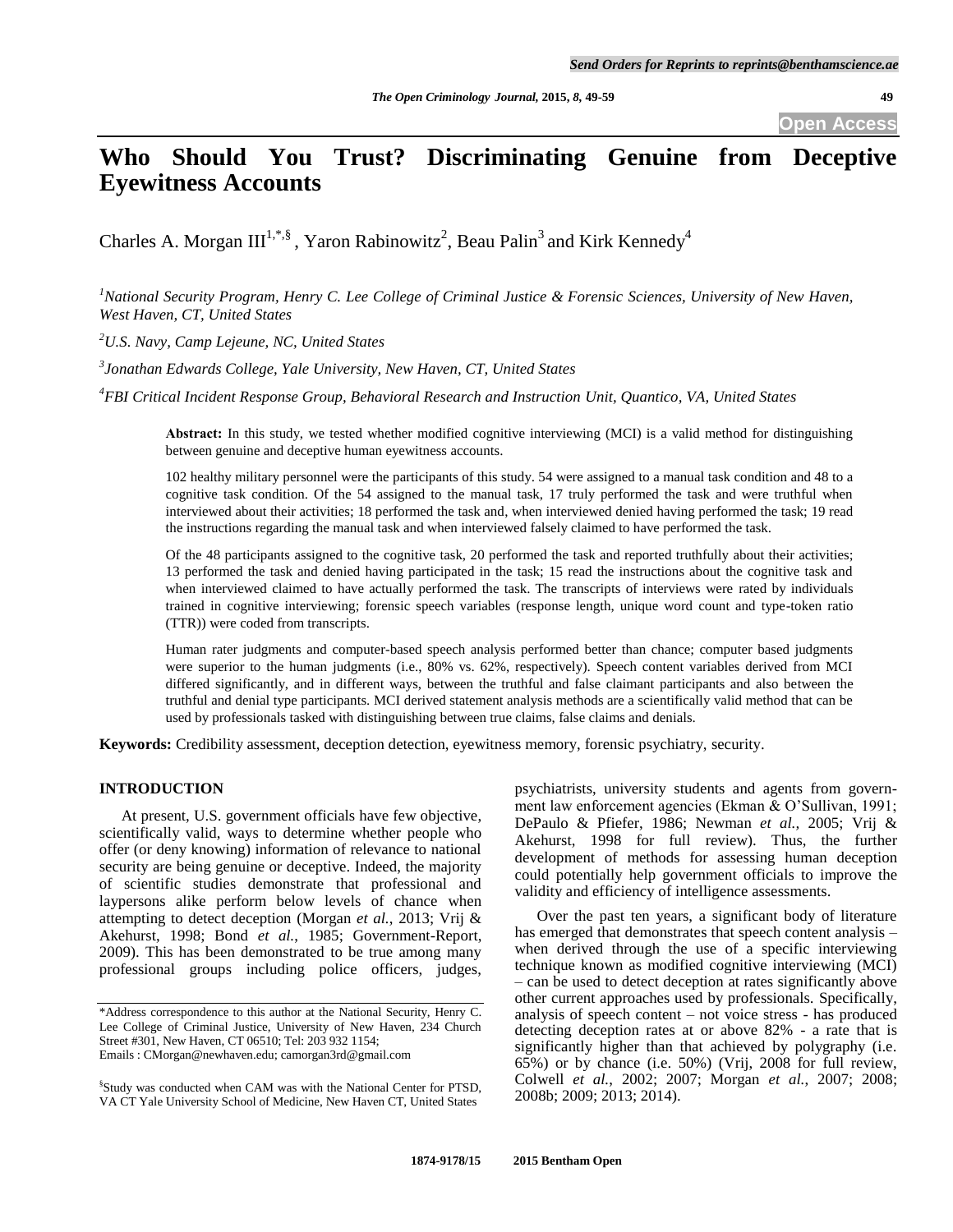While the data from our previous studies are promising, the majority of studies on deception have focused on detecting lies of omission. Few studies have focused on detecting lies of fabrication (i.e., false claims) (Morgan *et al,*  2004), (Morgan, *et al.* 2007; Harnesberger *et al.* 2009; Hollien *et al*., 2008; Morgan *et al.*, 2007; 2008; 2008b; 2009). Further, at present no studies have examined whether this methodology could effectively be used to discriminate truthful claims from denials or false claims in persons questioned about the same task or activity. Understanding whether alterations in speech content vary significantly between truthful claims, false claims or denials would clarify how well the method can be applied by professionals in the real world. The present study was designed to examine: A) whether MCI derived speech content could be used to distinguish truthful accounts from false claims or denials in people who performed a Manual or a Cognitive activity; and B) whether the patterns observed for the two different activities would differ.

## **METHODS**

Subjects: The participants of this study were 102 active duty Marines stationed at Camp Lejeune, NC. Each was given an oral briefing about the project and subsequently provided written informed consent prior to participation in the study. All participants indicated that they understood that participation was optional and their decision about whether to participate would not be relayed back to, or have any bearing on their status in the command. All participants understood this project was sponsored by the HIG/FBI and not the US Navy or Marine Corps.

#### **DESIGN**

This study design consisted of two phases (see flow chart below): In Phase One participants engaged in, or only read about, a manual or a cognitive task; in Phase Two participants were interviewed about their claimed activity (i.e., their activity during Phase One) by interviewers who were blind to the status of the participant (i.e. they did not know whether or not the participant had truly engaged in the manual or cognitive tasks during Phase One). When interviewing participants during Phase Two, the interviewers used a Modified Cognitive Interview (MCI) technique (Morgan *et al.,* 2007; 2013; 2014). Transcripts from the interviews with participants were rated by human raters and also used to generate speech content variables for computer analysis.

#### **Phase One: Task Exposure**

Depending on the randomization system, participants in Phase One engaged in, or only read about one of two different tasks: a manual task (see below for a more detailed description) or a cognitive task (see below for more detailed description). All truthful persons completed either the manual task or the cognitive task. All deceptive participants assigned to the "denial" group also completed either the manual or the cognitive task. Deceptive participants assigned to the "fabrication" group were only permitted to read the instructions for one (but not both) of the tasks.

The manual task involved having participants learn how to operate a remote controlled toy helicopter. They would then learn to fly it through an obstacle course set up in an indoor room. Although learning to fly the helicopter may seem to be a relatively simple task, it is complex and requires practice. Participants were given a one hour period of time in which to practice in order to achieve a successful completion of the obstacle course.

The cognitive task involved participants in a series of timed trials during which they had to make use of a set of shapes (i.e. using a commercially available game called Tangoes) to construct an image that matched the figure shown to them by the instructor administering the task. This game is mentally challenging, and as observed in previous military exercises, requires significant mental effort for the participant to complete in an accurate manner. The task was considered "complete" when participants completed the task or when the time expired (which ever came first).

After completing their task, participants assigned to the Truthful condition were told that they would be interviewed about how they had spent their time. They were instructed to respond openly and honestly about the nature of their activities. They were given 10 minutes to collect their thoughts prior to the interview. Conversely, after completing their task, participants assigned to the "denial" deceptive condition were told that they could not report on their activities and were instructed to lie by reporting that they had spent their time reading a magazine and discussing it with a colleague. Each was handed a copy of a popular magazine that was taped shut. Participants were told to examine the cover but not the contents of the magazine. After being given approximately 10 minutes to collect their thoughts, the "denial" participants participated in the cognitive interview.

Participants assigned to the "false claim" deceptive condition were given written detailed instructions about either the manual or the cognitive task. Each was given 30 minutes to study the materials. They were told when given the materials that they would have to lie and claim that they had actually performed the task when interviewed.

**NOTE:** The act of tasking participants in the "denial" condition to lie about their time and to also claim that they had read a magazine created a situation in which "denial" participants not only denied knowledge of the actual task, but also, told a lie of fabrication (i.e., they claimed to have read a magazine and to have discussed it with a colleague). This was a deliberate design choice based upon previous findings that simple lies of omission (i.e., a situation in which a person simply denies any knowledge about the events in question) often resulted in impoverished reporting which, in turn, led to an easier detection of deception. By asking individuals to fabricate a story, we hoped to increase participants"verbal productivity, and, in doing so make it more difficult to detect deception by word count alone. These participants are still referred to as "deniers" in keeping with the face validity terms used in the field of detecting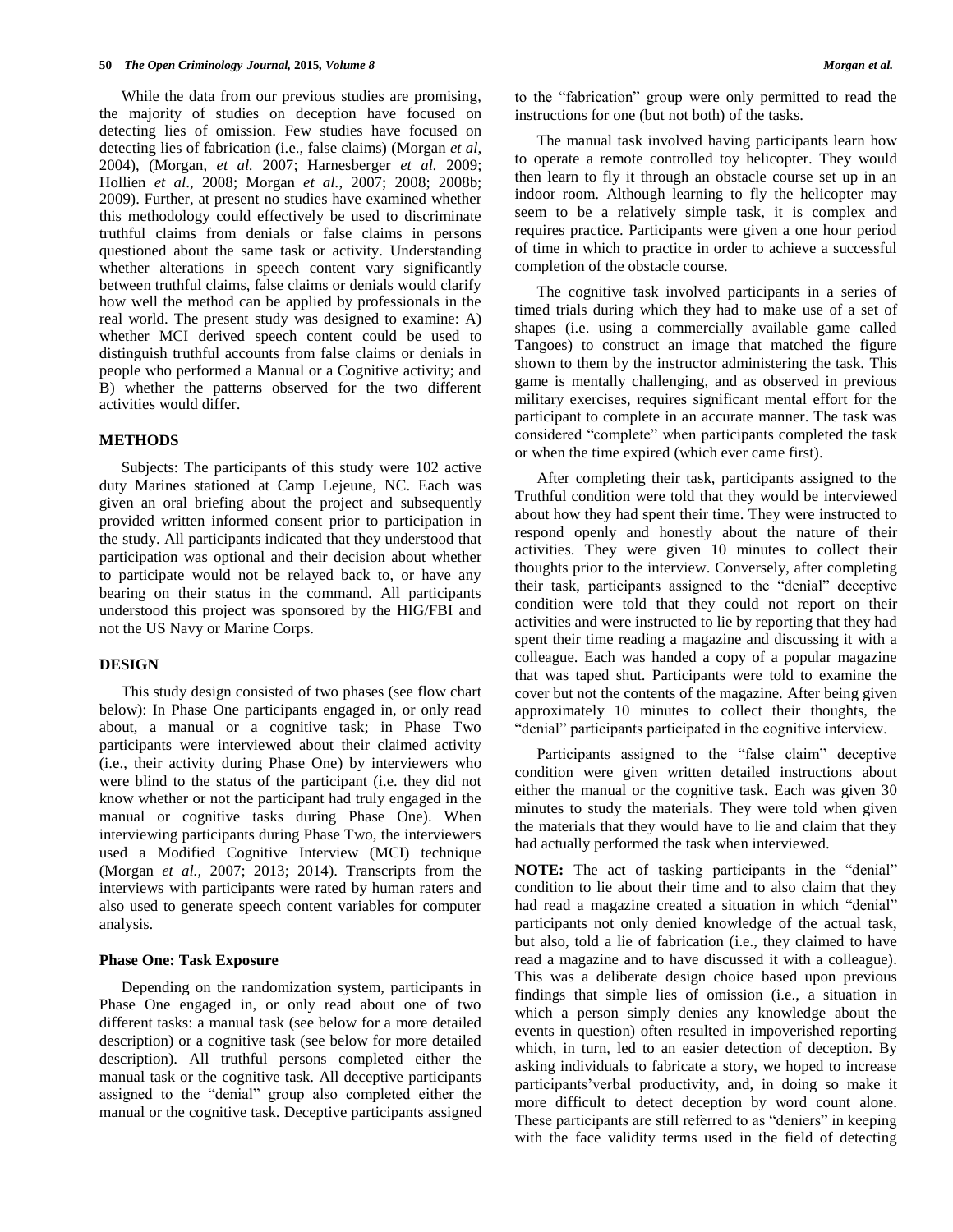deception: they claim not to know anything about the events in question.

## **Phase Two: The Modified Cognitive Interview (MCI)**

Each participant was interviewed approximately 10 minutes after completing their manual, cognitive or reading tasks. As in our previous studies, the interviews with participants occurred in a well lighted room and were recorded. These recordings were ultimately transcribed. Each transcript was edited so as to create two new files: one file contained the speech/statements made by the interviewee; the second file contained only speech/statements made by the interviewer; Interviewee (participant) transcripts were used to calculate the key Speech Content variables that would be used in the actuarial database: Response Length [i.e. total words uttered by participant], Unique Word Count [total number of unique words spoken] and the Type-Token Ratio (TTR) [i.e. the ratio of Unique words/Response Length]. Based on previous data showing that some phases of the MCI may be more useful than others at discriminating between genuine and deceptive responses, we created these variables for each phase of the MCI. Finally, in order to assess whether the best discrimination would occur when using the interview as a whole, we created these three variables from the entire speech/statement set acquires during the cognitive interview for a specific task (manual or cognitive).

# **SUMMARY FLOW CHART OF STUDY DESIGN**

## **PHASE ONE**

Participants Recruited for the Study

Participants Randomized to ONE of Four Possible Conditions:

- 1) Genuine Participation in a Manual Task.
- 2) Genuine Participation in a Cognitive Task.
- 3) ONLY reading about the Manual Task.
- 4) ONLY reading about the Cognitive Task.

# **PHASE TWO**

Participants from Groups 1 & 2 were randomized to TRUTHFUL or DENIAL conditions.

Participants from Groups 3 & 4 were assigned to the Deceptive FABRICATOR condition.

**NOTE:** This design permitted the assessment of genuine claims; the assessment of denials from individuals who had actually performed the tasks; and an assessment of deceptive individuals who claimed to have actually performed the tasks (false claimants).

## **STATISTICAL ANALYSIS**

# **Transcript Rater Judgments**

Three college students who received training in cognitive interviewing methods by the PI of this study (CAM) served as the raters. Each independently reviewed the typed interview transcripts of the MCI. After reading a transcript, the raters rendered a judgment about a participants' status (Truthful/Deceptive) based on whether raters assessed the mnemonic prompt phase of the MCI to have elicited significantly more detail than the initial "detail" prompt. Rater judgments were contrast coded with deceptive ratings coded as a "1" and genuine ratings coded as a "0". Individual Cross-tab analyses were performed using the variables Genuine Status (i.e. the true assignment of the participant) and each individual"s Judgment Scores.

### **Forensic Statement Analysis**

In order to assess whether Response Length, Unique Word Count, TTR for the Manual task differed between truthful and deceptive participants we performed General Linear Model Multivariate Analyses of Variance using Group (Truthful, False Claim, Denial) as the independent variable and Speech Content (i.e. TTR, Response Length and Unique Word count from each prompt of the MCI) as the dependent variables. (SPSS 2010) Tukey post hoc tests were used to evaluate how speech content variables differed amongst the three groups (Truthful, False Claim, Denial). Similar analyses were performed for the data set related to the Cognitive task.

Receiver Operating Characteristic (ROC) curves were generated to evaluate which variables best discriminated between the three groups of participants. (Metz 1978; Ahtham, 1973). We then performed binary logistic regressions with the most useful speech content variables to calculate the classification accuracy of the models. (SPSS 2010)

## **RESULTS**

*Rater Accuracy:* The human raters performed better than chance at distinguishing true from false accounts. Cross tab analyses indicated that the classification accuracies for each of the three raters differed significantly from chance. Rater #1's accuracy was 62% (78% correct for truthful accounts; 45% correct for deceptive accounts); Rater #2"s accuracy was 61% (74% correct for truthful accounts; 48% correct for deceptive accounts); Rater  $#3$ 's accuracy was  $62\%$  (76%) correct for truthful accounts; 47% correct for deceptive accounts).

### **Forensic Statement Analysis Results**

Analyses of the MCI derived speech content variables [Type-Token Ratio (TTR), Response Length (RL) and Unique Words (UW)] for the Manual and Cognitive Tasks are noted below in Tables **1** and **2**, respectively.

#### **Manual Task**

General Linear Model Multivariate Analyses of Variance for the Manual Task indicated the presence of significant differences between the 3 groups of participants on the speech content variables. With respect to the variable TTR, significant differences were noted for: Prompt One  $(F(2,1) =$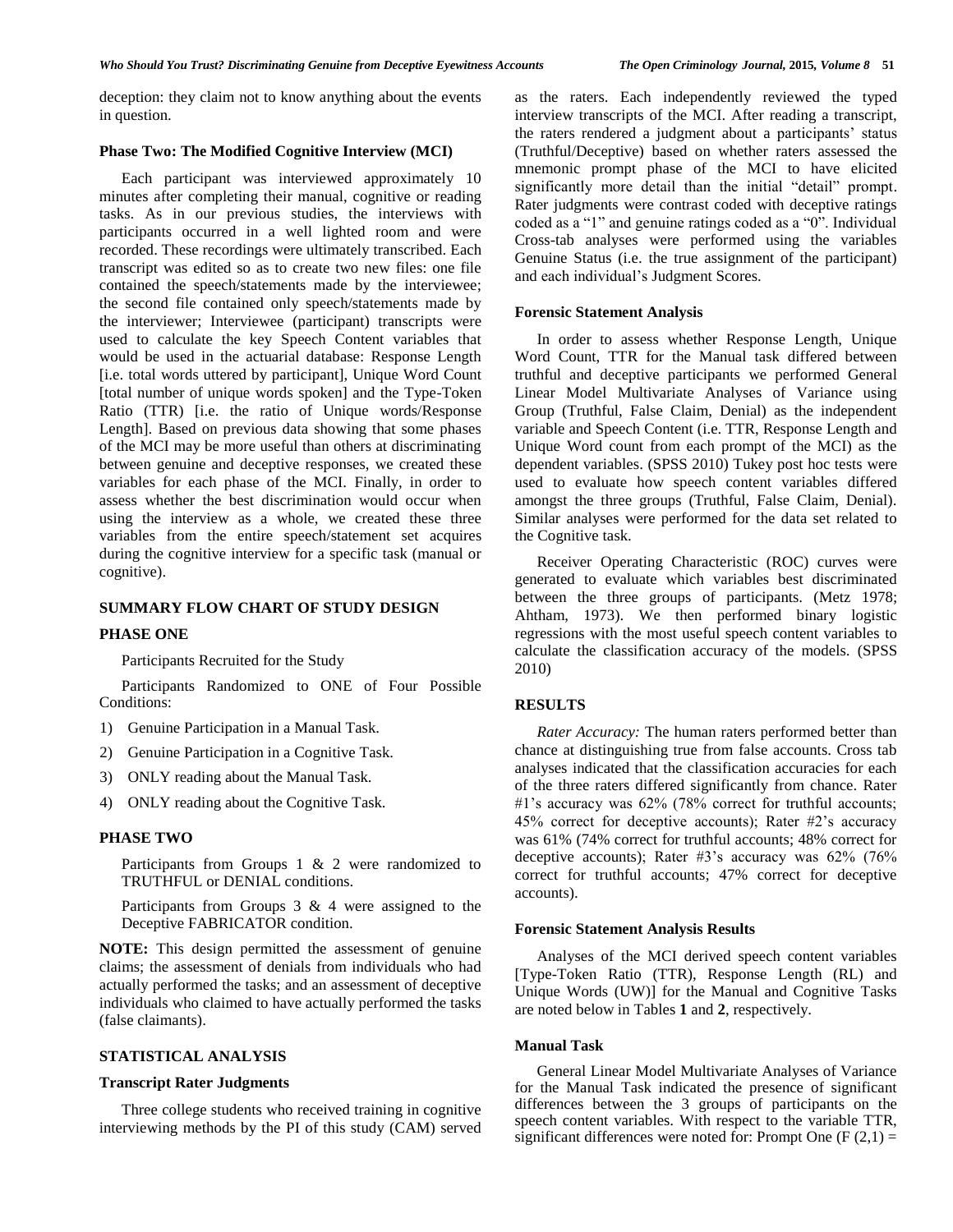**Table 1. Speech variables for truthful, false claims and denial participants (Manual Task).**

| Morgan et al. |  |
|---------------|--|
|               |  |

|                                                    | <b>Truthful</b>                 | <b>False Claims</b>             | <b>Deceptive</b>              |
|----------------------------------------------------|---------------------------------|---------------------------------|-------------------------------|
| <b>Prompt One [Detailed Account]</b>               |                                 |                                 |                               |
| <b>TTR</b>                                         | $0.42$ (SD = 0.1)*              | $0.39$ (SD = 0.1)*              | $0.57$ (SD = .14) $\gamma$ +  |
| RL                                                 | $405.0$ (SD = 212) <sup>*</sup> | $406.0$ (SD = 246) <sup>*</sup> | $184.6$ (SD = 107) $\gamma$ + |
| UW                                                 | $153.9$ (SD = 60)*              | $138.2$ (SD = 57) <sup>*</sup>  | 91.9 (SD = 42) $\gamma$ +     |
| <b>Prompt Two [Visual Prompt]</b>                  |                                 |                                 |                               |
| <b>TTR</b>                                         | $0.49$ (SD = 0.1)*              | 0.69 (SD = 0.2) γ               | .62 (SD = .01) γ              |
| RL                                                 | $239.5$ (SD = 132)*+            | 95.8 (SD = 77) $\gamma$         | 99.6 (SD = 46) $\gamma$       |
| UW                                                 | $104.8$ (SD = 40)*              | 54.4 (SD = 30) $\gamma$         | 57.2 (SD = 18) $\gamma$       |
| <b>Prompt Three [Auditory Prompt]</b>              |                                 |                                 |                               |
| <b>TTR</b>                                         | $0.50$ (SD = .15)*              | $0.62$ (SD = 0.2)               | .68 (SD = .14) γ              |
| RL                                                 | $219.7$ (SD = 134)*+            | $98.1$ (SD = 65)                | $82.7(SD = 78)$ $\gamma$      |
| UW                                                 | $94.6$ (SD = 42) <sup>*</sup>   | 55.3 $(SD = 31)$                | $46.9$ (SD = 31) $\gamma$     |
| <b>Prompt Four [Emotional Prompt]</b>              |                                 |                                 |                               |
| <b>TTR</b>                                         | $0.61$ (SD = .14)               | $0.80$ (SD = 0.2)*              | $.69$ (SD = .11) +            |
| RL                                                 | $136.9$ (SD = 43)*+             | $37.1$ (SD = 29) <sup>*</sup>   | 75.1 (SD = 48) $\gamma$ +     |
| UW                                                 | $70.5$ (SD = 46)+               | $25.9$ (SD = 18)*               | $47.7(SD = 25) +$             |
| <b>Prompt Five [Temporal Prompt]</b>               |                                 |                                 |                               |
| <b>TTR</b>                                         | $0.46$ (SD = .11)*              | $0.57(SD = .11)$                | .54 (SD = .12) γ              |
| RL                                                 | $250.5$ (SD = 139)*+            | 110.3 (SD = 63) $\gamma$        | 127.9 (SD = 81) $\gamma$      |
| UW                                                 | $102.0$ (SD = 36)*              | 56.6 $(SD = 25)$                | 63.7 (SD = 32) $\gamma$       |
| <b>Prompt Six [Mistakes Prompt]</b>                |                                 |                                 |                               |
| <b>TTR</b>                                         | $0.80$ (SD = .17)               | $0.82$ (SD = .16)               | $.89(SD = .13)$               |
| RL                                                 | $36.9 (SD = 43)$                | $24.7(SD = 26)$                 | $20.3(SD = 25)$               |
| <b>UW</b>                                          | $24.8(SD = 22)$                 | $17.3(SD = 17)$                 | $15.4$ (SD = 18)              |
| <b>Total Interview</b>                             |                                 |                                 |                               |
| <b>TTR</b>                                         | $0.27$ (SD = .07)*              | $0.32$ (SD = .07)*              | .37 (SD = .06) $\gamma$ +     |
| RL                                                 | $1288.5$ (SD = 132)*+           | $771.9$ (SD = 354)              | 590.1 (SD = 256) $\gamma$ +   |
| UW                                                 | $311.8$ (SD = 105) <sup>*</sup> | $224.1$ (SD = 78)               | 202.5 (SD = 67) $\gamma$ +    |
| <b>Prompt Total [Sum of Prompts 2-6]</b>           |                                 |                                 |                               |
| RL                                                 | $846.5$ (SD = 461)*+            | $341.2(SD = 174)$               | 385.4 ( $SD = 180$ )          |
| Detailed Account [Prompt 1] to Prompt Ratio [2-6]  |                                 |                                 |                               |
| $\mathbf{RL}$                                      | $2.2(SD = 0.8)$                 | 1.1 $(SD = 0.9)^*$              | $3.0$ (SD = 2.4)+             |
| *Variable differs significantly from Denial Group. |                                 |                                 |                               |

+Variable differs significantly from False Claims Group.

Variable differs significantly from Truthful Group.

11.7; p<0.001), Prompt Two  $(F (2,1) = 8.6; p<0.001)$ ; Prompt Three (F (2,1) = 5.2; p<0.009); Prompt Four (F (2,1)  $= 8.3$ ; p<0.001); Prompt Five (F (2,1) = 4.4; p<0.04), and for the Full Interview (F  $(2,1) = 9.3$ ; p<0.001).

Significant differences between the Groups of Participants were also noted for the speech content variable RL in response to Prompt One (F  $(2,1) = 7.2$ ; p<0.002); Prompt Two (F  $(2,1) = 14$ ; p<0.000); Prompt Three (F  $(2,1)$ )  $= 10.3$ ; p<0.001); Prompt Four (F (2,1) = 7.8; p<0.001)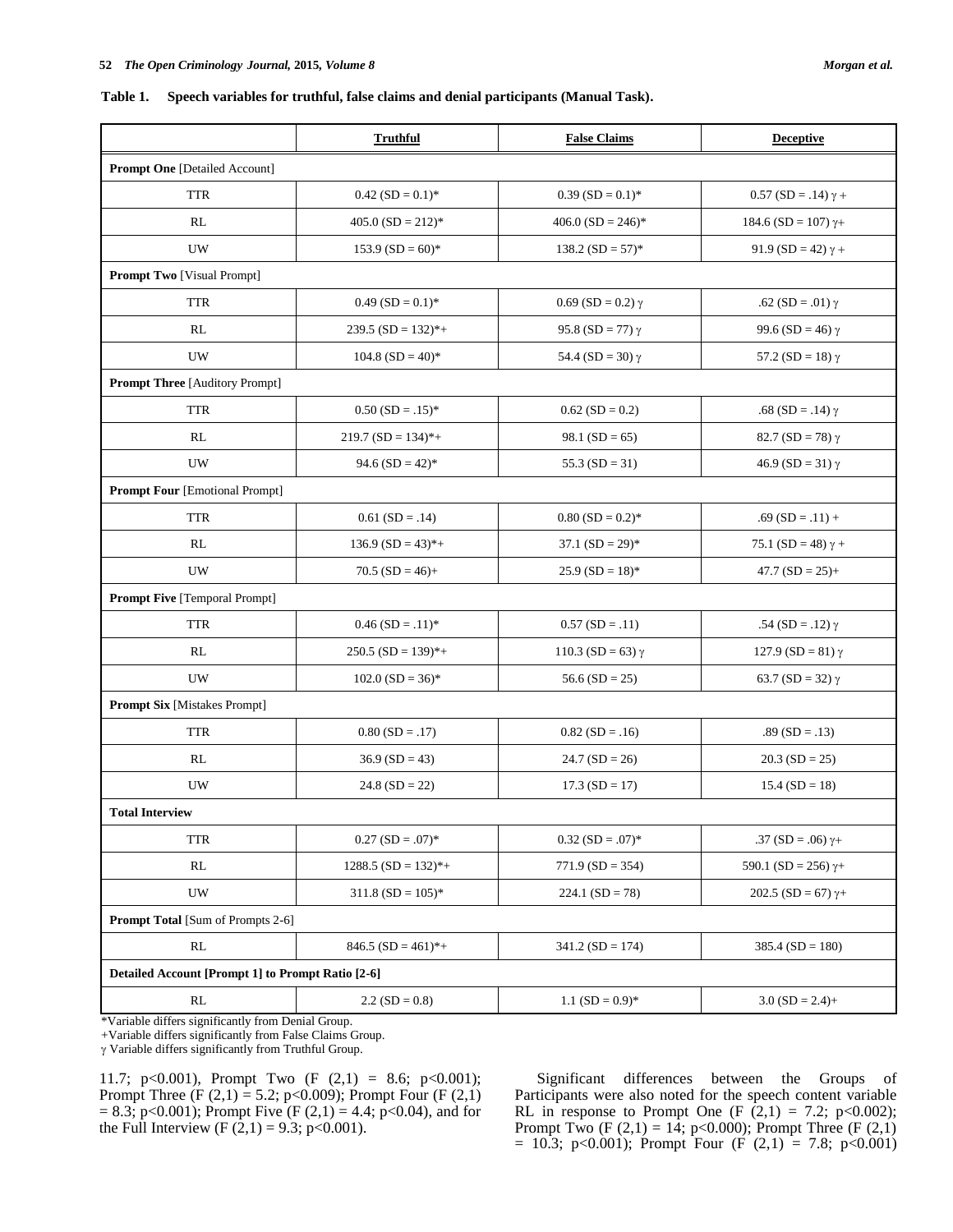|                                                   | <b>Truthful</b>                | <b>False Claims</b>         | <b>Deceptive</b>           |
|---------------------------------------------------|--------------------------------|-----------------------------|----------------------------|
| <b>Prompt One [Detailed Account]</b>              |                                |                             |                            |
| <b>TTR</b>                                        | $0.46$ (SD = 0.1) <sup>*</sup> | $0.49$ (SD = 0.1)           | $0.56$ (SD = .09) $\gamma$ |
| RL                                                | $351.7$ (SD = 245)*            | $249.4$ (SD = 177)          | 158.6 (SD = 93) $\gamma$   |
| $\ensuremath{\text{U}}\ensuremath{\text{W}}$      | $137.3$ (SD = 67)*             | $107.1(SD = 58)$            | 81.3 (SD = 38) $\gamma$    |
| <b>Prompt Two</b> [Visual Prompt]                 |                                |                             |                            |
| <b>TTR</b>                                        | $0.49$ (SD = $0.1$ )+*         | $0.66$ (SD = 0.2) $\gamma$  | .67 (SD = .12) $\gamma$    |
| RL                                                | $257.5$ (SD = 187)+*           | 98.3 (SD = 82) $\gamma$     | 75.2 (SD = 41) $\gamma$    |
| $\ensuremath{\text{U}}\ensuremath{\text{W}}$      | $109.4$ (SD = 54)+*            | 54.2 (SD = 34) $\gamma$     | 57.2 (SD = 18) $\gamma$    |
| <b>Prompt Three [Auditory Prompt]</b>             |                                |                             |                            |
| <b>TTR</b>                                        | $0.53$ (SD = .16)+*            | $0.69$ (SD = .12) $\gamma$  | .65 (SD = .13) $\gamma$    |
| RL                                                | $210.6$ (SD = 132)+*           | $80.5(SD = 63)$ $\gamma$    | 88.4 (SD = 78) $\gamma$    |
| <b>UW</b>                                         | 93.6 $(SD = 44) +$ *           | 49.7 (SD = 25) $\gamma$     | 51.2 (SD = 32) $\gamma$    |
| <b>Prompt Four [Emotional Prompt]</b>             |                                |                             |                            |
| <b>TTR</b>                                        | $0.66$ (SD = .17)              | $0.73$ (SD = .15)           | $.69$ (SD = 14)            |
| RL                                                | $124.1$ (SD = 100)+            | 64.7 (SD = 54) $\gamma$     | 68.9 (SD = 49)             |
| UW                                                | $67.0$ $(SD = 43) +$           | 41.4 (SD = 26) $\gamma$     | $43.0$ (SD = 25)           |
| <b>Prompt Five [Temporal Prompt]</b>              |                                |                             |                            |
| <b>TTR</b>                                        | $0.51$ (SD = .12) <sup>*</sup> | $0.58$ (SD = .09)           | .60 (SD = .14) γ           |
| RL                                                | $176.6$ (SD = 99)+             | 100.3 (SD = 44) $\gamma$    | $117.0$ (SD = 66)          |
| $\ensuremath{\text{U}}\ensuremath{\text{W}}$      | $80.0$ (SD = 28)+              | 55.3 (SD = 18) $\gamma$     | 63 ( $SD = 30$ )           |
| <b>Prompt Six [Mistakes Prompt]</b>               |                                |                             |                            |
| <b>TTR</b>                                        | $0.79$ (SD = .18)+*            | $0.53$ (SD = .46) $\gamma$  | .93 (SD = .12) γ           |
| RL                                                | $38.6$ (SD = 45)+              | 11.7 (SD = 16) $\gamma$     | 14.1 $(SD = 18)$           |
| UW                                                | $24.2$ (SD = 23)+              | 9.0 (SD = 13) $\gamma$      | $11.0(SD = 13)$            |
| <b>Total Interview</b>                            |                                |                             |                            |
| <b>TTR</b>                                        | $0.28$ (SD = .07)+*            | $0.36$ (SD = .07) $\gamma$  | .37 (SD = .06) γ           |
| RL                                                |                                |                             |                            |
| UW                                                | $284.5$ (SD = 110)+*           | 197.0 (SD = 75) $\gamma$    | 180.5 (SD = 69) $\gamma$   |
| <b>Prompt Total [Sum of Prompts 2-6]</b>          |                                |                             |                            |
| RL                                                | $807.4$ (SD = 478)+*           | 355.5 (SD = 215) $\gamma$   | 363.6 (SD = 198) $\gamma$  |
| Detailed Account [Prompt 1] to Prompt Ratio [2-6] |                                |                             |                            |
| $\mathbf{RL}$                                     | $.44$ (SD = .20)+              | .80 ( $SD = .73$ ) $\gamma$ | $.45(SD = .17)$            |
|                                                   |                                |                             |                            |

|  |  | Table 2. Speech variables for truthful, false claims and denial participants (Cognitive Task). |  |  |
|--|--|------------------------------------------------------------------------------------------------|--|--|
|--|--|------------------------------------------------------------------------------------------------|--|--|

\*Variable differs significantly from Denial Group.

+Variable differs significantly from False Claims Group.

Variable differs significantly from Truthful Group.

Prompt Five  $(F (2,1) = 10.1; p<0.001)$  and the Full Interview  $(F (2,1) = 11.5; p<0.000)$ . Finally, significant differences between the Groups of Participants emerged for the speech content variable UW for: Prompt One  $(F (2,1) = 6.2;$  p<0.004); Prompt Two (F  $(2,1) = 14.3$ ; p<0.000); Prompt Three (F  $(2,1) = 9.1$ ; p<0.001); Prompt Four (F  $(2,1) = 8.4$ ; p<0.001); Prompt Five  $(F (2,1) = 10.5; p<0.000)$  and the Full Interview (F  $(2,1) = 8.3$ ; p<0.001).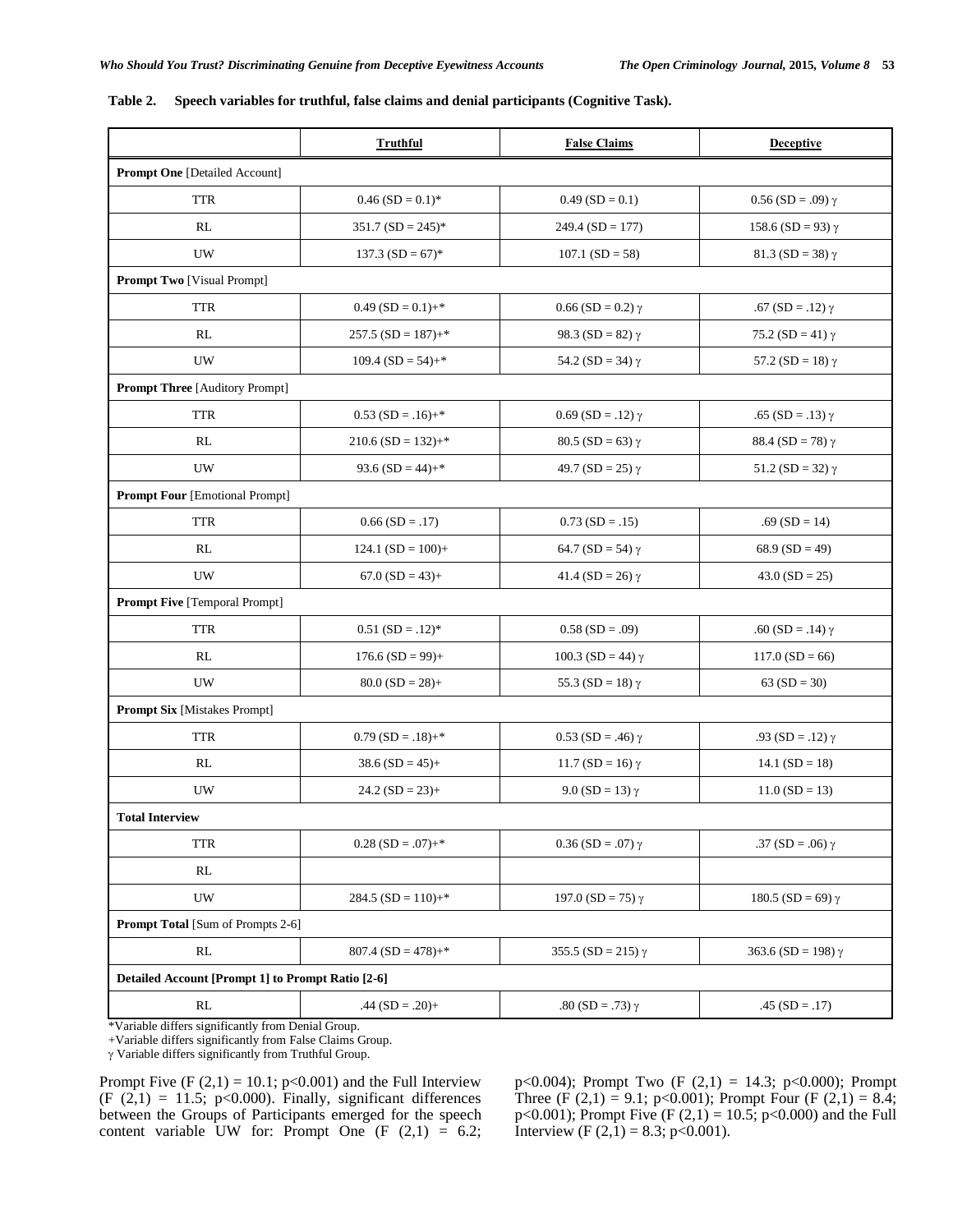**Table 3. Area under the curve associated with manual task speech variables.**

|                  | <b>Area</b> | <b>Asymptotic Sig.</b> |
|------------------|-------------|------------------------|
| Prompt One UW    | .70         | p < 0.05               |
| <b>Total RL</b>  | .80         | p < 0.001              |
| Prompt Total     | .85         | p<0.001                |
| Prompt Ratio .70 | p<0.04      |                        |

**Table 4. Area under the curve associated with cognitive task speech variables.**

|                  | Area   | <b>Asymptotic Sig.</b> |
|------------------|--------|------------------------|
| Prompt One RL    | .70    | p < 0.02               |
| <b>Total RL</b>  | .80    | p < 0.001              |
| Prompt Total     | .82    | p<0.001                |
| Prompt Ratio .40 | p<0.09 |                        |

#### **Cognitive Task**

General Linear Model Multivariate Analyses of Variance for the Cognitive Task indicated the model was significant and that the 3 groups of participants differed significantly in many of the speech content variables. With respect to TTR, significant differences were noted for: Prompt Two (F (2,1)  $= 7.7$ ; p<0.001), Prompt Three (F (2,1) = 6.7; p<0.003); Prompt Six  $(F (2,1) = 7.0; p<0.002)$ , and for the Full Interview (F  $(2,1) = 8.7$ ; p<0.001).

Significant differences between the Groups of Participants were also noted for the speech content variable RL in response to Prompt One (F  $(2,1) = 4.0$ ; p<0.02); Prompt Two  $(F (2,1) = 9.8; p<0.000)$ ; Prompt Three  $(F (2,1))$   $= 9.2$ ; p<0.000); Prompt Four (F (2,1) = 3.3; p<0.04) Prompt Five (F  $(2,1) = 4.7$ ; p<0.01); Prompt Six (F  $(2,1) = 3.8$ ; p<0.03) and the Full Interview (F  $(2,1) = 8.4$ ; p<0.001).

Finally, significant differences between the Groups of Participants were noted for the speech content variable UW for: Prompt One (F  $(2,1) = 3.7$ ; p<0.03); Prompt Two (F  $(2,1) = 12$ ; p<0.000); Prompt Three (F  $(2,1) = 8.7$ ; p<0.001); Prompt Four (F  $(2,1) = 3.1$ ; p<0.05); Prompt Five (F  $(2,1) =$ 4.0; p<0.02); Prompt Six (F  $(2,1) = 3.7$ ; p<0.03) and the Full Interview (F  $(2,1) = 6.6$ ; p<0.003).

The primary ways in which the Truthful, False Claims and Denial groups for the Manual Task and the Cognitive Task differed can be seen in Figs (**1-3**). As seen in Fig. (**1**), Truthful, compared to Deceptive claimants had more to say



Response Length for Total MCI in Truthful and Deceptive Persons

**Fig. (1).** Manual task total interview response length in MCI.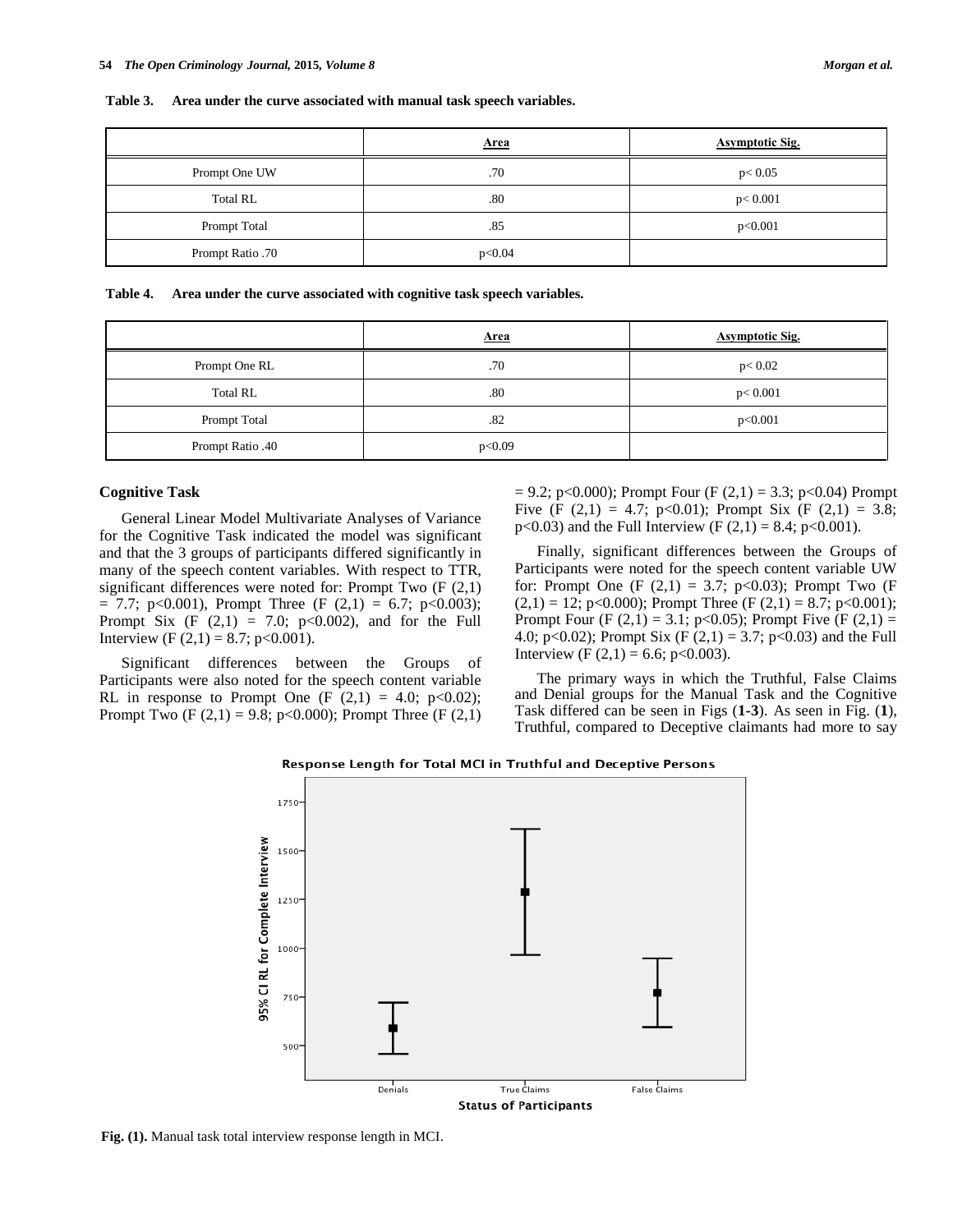overall in the total interview. As seen in Fig. (**2**), however, when given the  $1<sup>st</sup>$  prompt of the MCI (i.e. the details prompt) the Response Length of False Claims and Genuine claims were indistinguishable whereas the Response Length of denials was significantly diminished. As noted in Fig. (**3**), True claims could be distinguished from False claims by the relative lack of responsiveness to the mnemonic prompts by False Claims group. Similar patterns were also seen for the Cognitive Task.

In order to assess how well forensic statement data could be used to detect truthful from deceptive accounts, Binary Logistic Regression analyses (using Response Length from the Detail Prompt and the Response Length of the summed mnemonic prompts of the MCI for the Manual Task) were conducted. The model was significant  $(p<0.001)$  and resulted in a classification accuracy of 80%. Similar analyses with respect to the Cognitive Task indicated that the model was significant  $(p<0.008)$  and resulted in a classification accuracy of 78%. This said, in the real world, professionals must make judgments about individual people or claims. Simply knowing that groups differ with respect to certain speech content variables may not significantly facilitate "N" of one decisions.

ROC calculations offer professionals a way to analyze data so as to make "N" of one decisions, rather than basing decisions on group norms. Consistent with the above, and noted in Tables **5** and **6**, the ROC analyses provided evidence that a number of the speech content variables (for both the Manual and the Cognitive task) could be useful when trying to distinguish truthful from deceptive accounts. However for both tasks, the variable Prompt Total appeared to generate the most area under the curve.





**Fig. (2).** Manual task response length in response to 1st MCI prompt (Details Prompt).



**Fig. (3).** Manual task response length to the mnemonic prompts (i.e. the Prompt Total) of the MCI.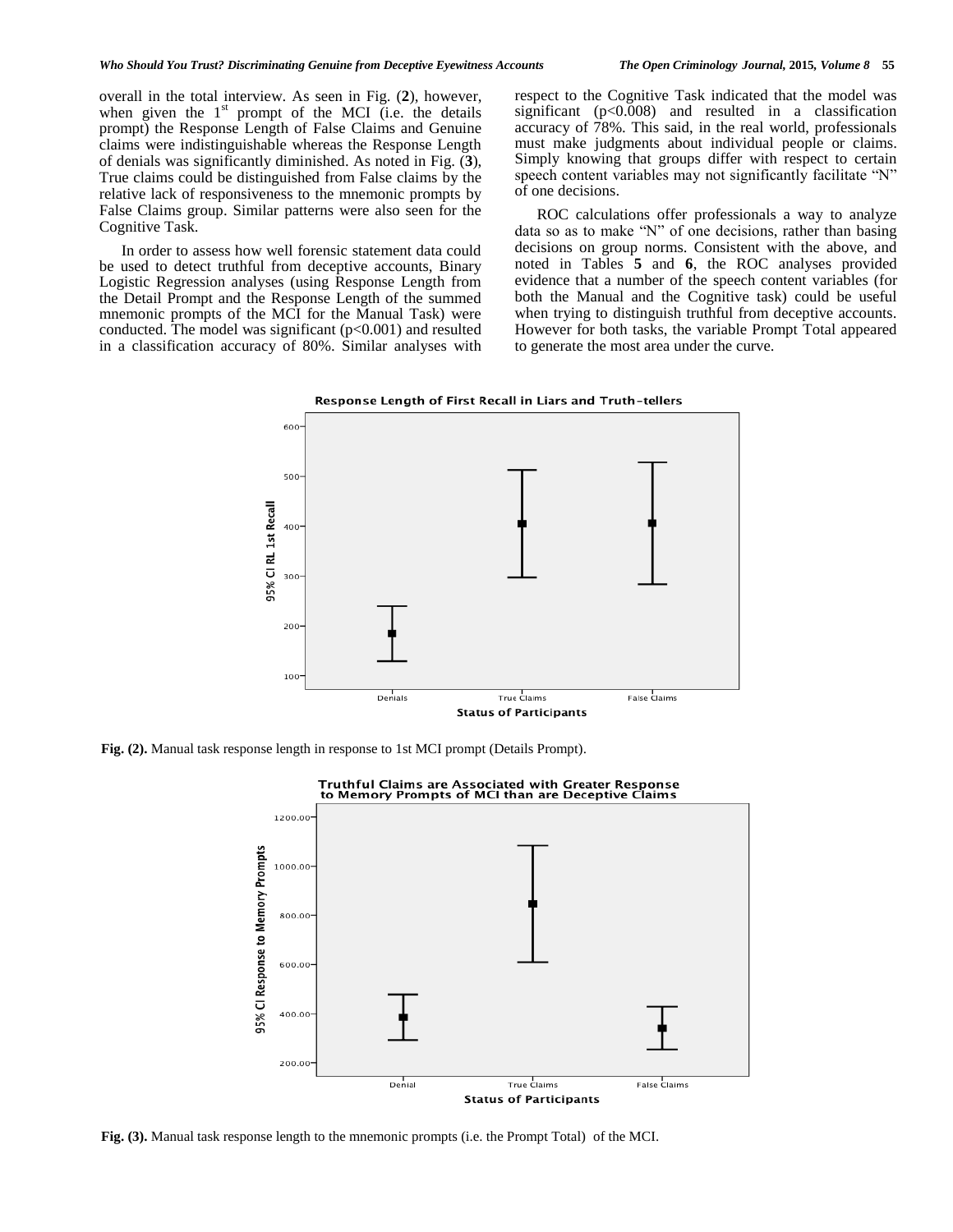# **Table 5. ROC data for sensitivity and 1-specificity (Manual Task).**

| <b>Table Result Variables(s)</b> | Positive if Greater than or Equal to | Sensitivity | I-Specificity |
|----------------------------------|--------------------------------------|-------------|---------------|
| <b>Prompt Total</b>              |                                      |             |               |
|                                  | 75.00                                | 1.00        | $1.00\,$      |
|                                  | 85.00                                | 1.00        | 0.94          |
|                                  | 108.00                               | 1.00        | 0.89          |
|                                  | 125.00                               | 1.00        | 0.83          |
|                                  | 162.00                               | 0.94        | 0.83          |
|                                  | 206.50                               | 0.94        | 0.78          |
|                                  | 232.50                               | 0.94        | 0.72          |
|                                  | 248.50                               | 0.94        | 0.67          |
|                                  | 255.50                               | 0.94        | 0.61          |
|                                  | 264.50                               | 0.88        | 0.61          |
|                                  | 275.50                               | 0.88        | 0.56          |
|                                  | 306.50                               | 0.88        | $0.50\,$      |
|                                  | 368.50                               | 0.88        | 0.44          |
|                                  | 416.00                               | 0.88        | 0.39          |
|                                  | 435.50                               | 0.88        | 0.33          |
|                                  | 450.00                               | 0.82        | 0.33          |
|                                  | 461.00                               | 0.82        | 0.27          |
|                                  | 479.00                               | 0.82        | 0.22          |
|                                  | 498.50                               | 0.77        | 0.17          |
|                                  | 529.00                               | 0.77        | 0.17          |
|                                  | 551.50                               | 0.77        | $0.11\,$      |
|                                  | 588.50                               | 0.71        | $0.11\,$      |
|                                  | 627.00                               | 0.71        | $0.06\,$      |
|                                  | 634.00                               | 0.65        | $0.06\,$      |
|                                  | 649.00                               | $0.65\,$    | $0.000\,$     |
|                                  | 664.00                               | 0.59        | 0.000         |
|                                  | 684.50                               | 0.53        | 0.000         |
|                                  | 773.00                               | 0.47        | $0.000\,$     |
|                                  | 906.50                               | 0.41        | $0.000\,$     |
|                                  | 1017.50                              | 0.35        | 0.000         |
|                                  | 1069.00                              | 0.29        | $0.000\,$     |
|                                  | 1107.00                              | 0.24        | $0.000\,$     |
|                                  | 1169.00                              | $0.18\,$    | $0.000\,$     |
|                                  | 1468.00                              | 0.12        | $0.000\,$     |
|                                  | 1775.00                              | $0.06\,$    | $0.000\,$     |
|                                  | 1809.00                              | $0.00\,$    | $0.000\,$     |

\*Includes data from all prompts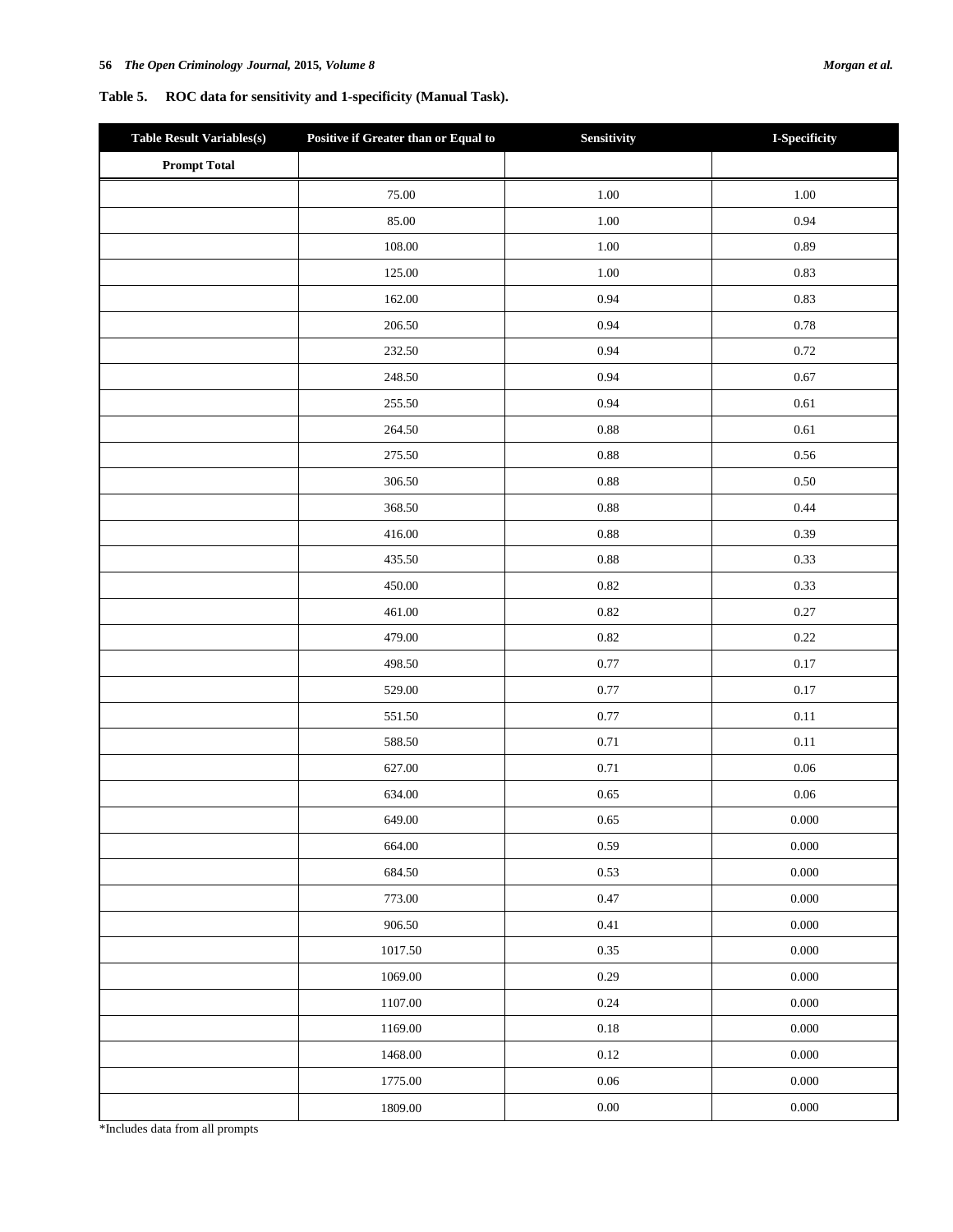| Table 6. | ROC data for sensitivity and 1-specificity (Cognitive Task). |  |  |
|----------|--------------------------------------------------------------|--|--|
|----------|--------------------------------------------------------------|--|--|

| <b>Table Result Variables(s)</b> | Positive if Greater than or Equal to | Sensitivity | I-Specificity |
|----------------------------------|--------------------------------------|-------------|---------------|
| <b>Prompt Total</b>              |                                      |             |               |
|                                  | 171.00                               | 1.00        | 1.00          |
|                                  | 200.50                               | 0.95        | 1.00          |
|                                  | 233.00                               | $0.90\,$    | $1.00\,$      |
|                                  | 238.50                               | 0.90        | 0.86          |
|                                  | 257.00                               | 0.90        | 0.71          |
|                                  | 289.50                               | 0.85        | 0.71          |
|                                  | 315.00                               | 0.85        | 0.57          |
|                                  | 347.50                               | $0.80\,$    | 0.57          |
|                                  | 372.50                               | $0.80\,$    | 0.43          |
|                                  | 404.50                               | $0.80\,$    | 0.29          |
|                                  | 443.50                               | 0.75        | 0.29          |
|                                  | 470.00                               | $0.70\,$    | 0.29          |
|                                  | 488.50                               | 0.70        | 0.14          |
|                                  | 504.00                               | 0.65        | 0.14          |
|                                  | 528.50                               | 0.60        | 0.14          |
|                                  | 544.50                               | 0.55        | 0.14          |
|                                  | 562.00                               | 0.50        | 0.14          |
|                                  | 656.00                               | 0.50        | 0.000         |
|                                  | 739.00                               | 0.45        | $0.000\,$     |
|                                  | 772.00                               | 0.40        | 0.000         |
|                                  | 874.50                               | 0.35        | 0.000         |
|                                  | 1018.00                              | 0.30        | $0.000\,$     |
|                                  | 1134.00                              | 0.25        | 0.000         |
|                                  | 1238.00                              | $0.20\,$    | 0.000         |
|                                  | 1320.50                              | 0.15        | 0.000         |
|                                  | 1479.50                              | $0.10\,$    | $0.000\,$     |
|                                  | 1626.50                              | $0.05\,$    | 0.000         |
|                                  | 1638.00                              | $0.00\,$    | 0.000         |

\*Includes data from all prompts

Separate ROC calculations were performed using all significant variables from Tables **1** and **2**; the Targeted Status was "truthful." As shown in Tables **3** and **4,**  respectively, test results indicated that the Area under the Curve, and Asymptotic Significance for these variables was significant, indicating they could be used to sort claims. As noted in the tables, the most useful variable for both types of tasks was the *Prompt Total*.

### **DISCUSSION**

Consistent with previous studies using cognitive interview methods for detecting deception, the present data indicate that, when exposed to cognitive interviewing techniques, genuine eyewitnesses have more to say and convey a greater level of detail in response to the mnemonic prompts. (Colwell *et al.*, 2002; 2007; Morgan *et al.*, 2007; 2008; 2008b; 2009; 2013; 2014). However, in addition to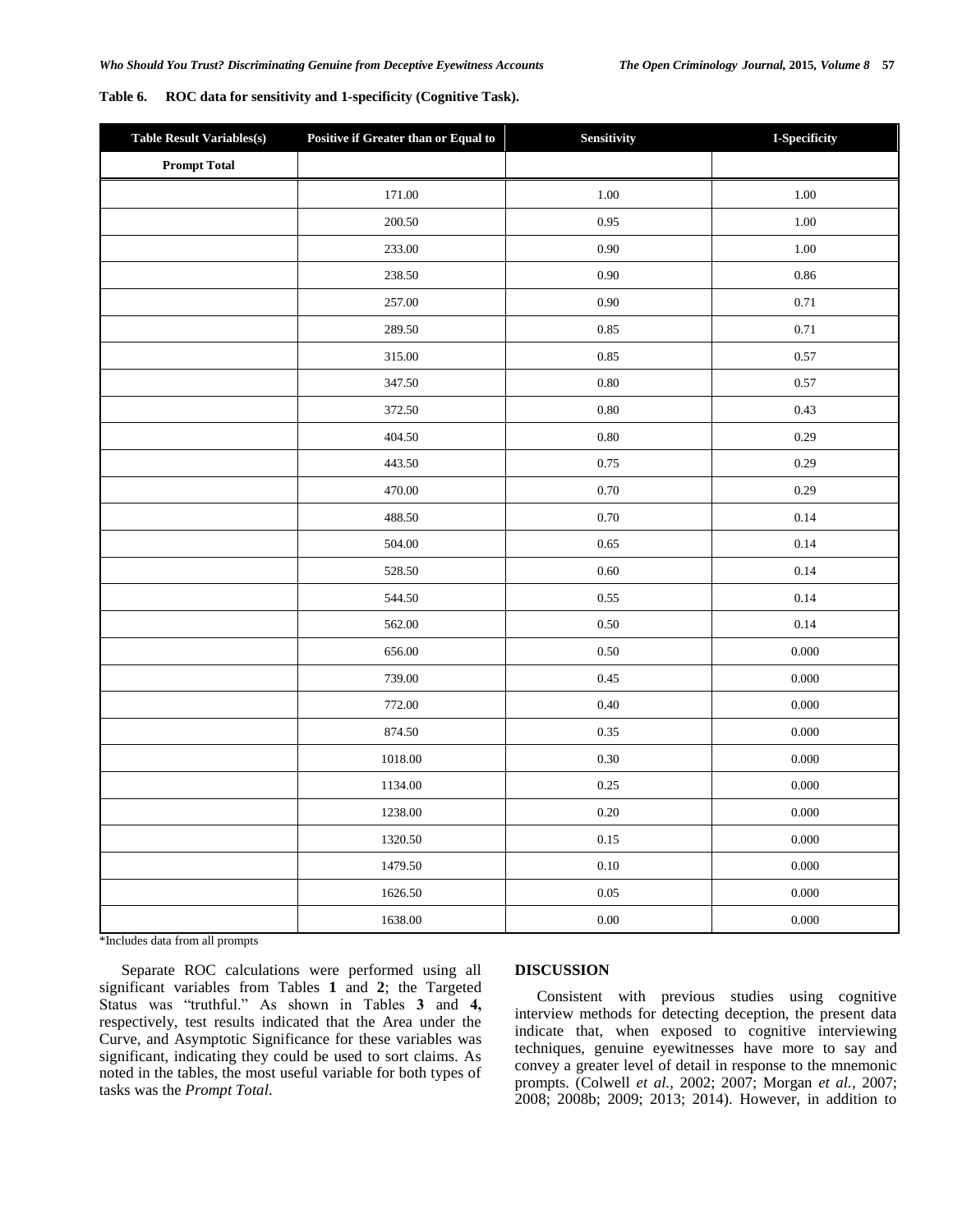what has previously been known about this issue, the present data indicate that when exposed to the MCI, genuine/truthful claimants, false claimant and denial participants behave in significantly different ways. These differences were seen when analyzing the transcripts and when assessing speech variables elicited by the MCI. Whereas genuine participants were the best distinguished from denial participants by their verbal responsiveness to the initial "detail" prompt of the MCI, genuine claimants were most effectively distinguished from false claimants by the verbal responsiveness of genuine persons to the second phase, (the mnemonic prompts phase) of the MCI. Unlike deniers who spoke 50% less than genuine claimants when given the initial MCI "details" prompt, false claimants, when exposed to the initial MCI "details" prompt, spoke a great deal and were indistinguishable from genuine claimants. However, when false claimants were subsequently exposed to the second phase of the MCI (i.e., the mnemonic prompts phase), false claimants spoke significantly less and were relatively non responsive to the memory recall techniques. In effect, after initially giving a detailed story, false claimants were unresponsive and offered little additional details about their memory. This finding has potential relevance to real world practices on the part of professionals who assess people for deception in that it suggests that false claimants may be indistinguishable initially from genuine claimants.

Within the context of this study, it is reasonable to hypothesize that the reduced responsiveness to the mnemonic prompts on the part of false claimants could be due to the increased cognitive load thought to be associated with a reasonably complex lie that entails their desire to "tell a plausible story" and stick to it so as to be believed. (Vrij *et al*, 2009). In essence, they have memorized a story they want to "sell" to the interviewer and they tell the entire "memory" when exposed to the initial prompt. As a result, these types of liars have little on which to elaborate when subsequently exposed to the mnemonic prompts.

The raters' judgment data indicate that the raters performed significantly better than chance and performed significantly better than did professionals for whom accuracy judgments have been previously reported for experts tasked with rating videos of people exposed to the modified cognitive interview method (Morgan 2013; 2014). It is possible that they were better able to assess whether the claimant was truthful or lying because they read the transcripts and could visualize in a more concrete manner whether, and to what degree, participants had actually been responsive to the initial and mnemonic prompts of the MCI. Further studies may evaluate whether the accuracy can be increased using near real time speech to text translation.

The ROC data presented in this study demonstrate that if a database is collected, it is possible to apply the MCI derived forensic statement analysis methods to claims and to distinguish genuine from false claims about a task or activity in question. As noted in Tables **5** and **6**, ROC data can be used as a way to make informed judgments about a person"s status (truthful/deceptive). For example, if one used *Prompt Total* data, the probability of being wrong (i.e. *1-Specificity*) in judging a Manual task claim containing 664 words (or more) as "genuine," would be approximately 0.1%;

Similarly, the probability of being wrong in making this judgment if the claim had 588 or 461 words would be 11% and 28%, respectively. Similarly, if one used the cognitive task *Prompt Total* data when assessing a claim about the cognitive task, the probability of being wrong (i.e. *1- Specificity*) in judging a claim containing 656 words (or more) as "genuine" would be approximately 0.1%; Similarly, the probability of being wrong in making this judgment if the claim had 562 or had 470 words would be 14% and 29%, respectively.

If a professional wished to use actuarial speech content derived ROC data as a "laboratory test" by which to determine the "truthfulness" of a claim, they could calculate a *likelihood ratio* known as *LR+*. *LR+* is defined as *Sensitivity/1-Specificity* and, unlike PPV and NPV tests, less affected by the actual prevalence of the targeted status (i.e. detecting truthful or deceptive claims) in the population. Calculating *LR+* is the equivalent of calculating the probability that a claim that "tests positive" truly is in the condition one is looking for (in this case, a genuine claim), divided by the probability that a claim that "tests positive" but is not in the condition we are looking for (i.e. not a genuine claim). If the *LR+* is greater than 1 this would indicate that the test result is associated with the "condition" we are looking for; if the *LR+* is less than one, this is associated with the absence of the "condition" we are looking for. However, *LR+* values that lie close to "1" have little practical import in that the "post test probability" is little different from the "pre-test probability." As such, these scores might useful for diagnostic purposes but not for screening purposes. When *LR+* values are greater than or equal to 5 (or the *LR- less than 0.2)* they can be applied to the "pre-test" probability that the person (or claim) has the condition one is looking for (i.e. is genuine) – and serve well as a screening tool.

Accordingly, in this study, if, for the Manual task, we select a *Prompt Total* value of 306 words, the LR+ would be:  $.88/.50 = 1.76$ . This value is very close to 1 and is unlikely to be useful in "screening" a set of "claims" to for identifying which are genuine claims. However, if we were to select a value of 627 words, the LR+ would be  $.71/06 = 12$ . This value would be very useful in pre-screening claims. Indeed, using the ROC table data in this study, an LR+ of 5 or greater can be achieved by using a cutoff value of 529 words. Thus, if one were to screen a set of claims about the Manual task, and use this cutoff value, one would retain as "genuine" or "truthful" participants whose accounts had *Prompt Total* values of 529 words or more. The probability of being wrong in judging a person as genuine or truthful using this cutoff value is 11%. Using a similar approach for evaluating Cognitive claims, based on the data in Table 7, one would achieve an LR+ value of 5 by using a *Prompt Total* cut off value of 488 words. The probability of wrongly classifying a truthful person using this criterion would be 14%.

This type of method could be employed in a number of settings in which professionals are tasked with making such judgments *if* a systematic collection of data is performed in order to form a data-base of interest *regarding* a targeted activities. Although some might object to creating a "data